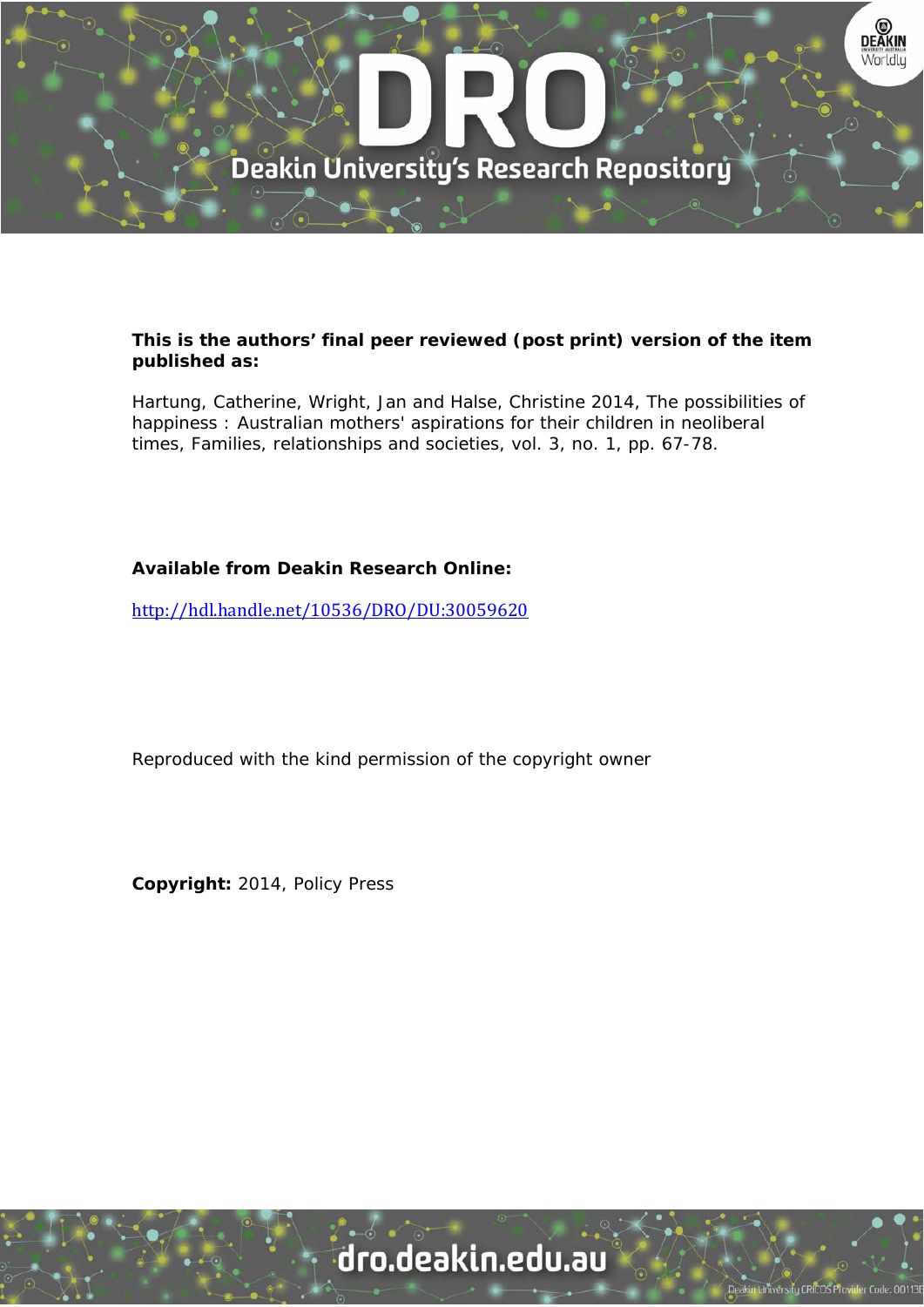## **The possibilities of happiness: Australian mothers' aspirations for their children in neoliberal times**

Catherine Hartung<sup>1</sup>, Centre for Research in Educational Futures and Innovation, Deakin University **Jan Wright**, Faculty of Education, University of Wollongong **Christine Halse**, Centre for Research in Educational Futures and Innovation, Deakin University

## **Abstract**

Positioned within the context of neoliberal times, mothers are often reported to be playing ever‐ increasingly controlling roles in their children's lives. Yet, the extent to which neoliberalism can explain mothers' aspirations for their children's happiness and wellbeing remain unclear. This article explores the ways in which a selection of Australian mothers spoke about happiness in regards to their aspirations for their children. Of the 26 mothers interviewed, half (13) had a preteen child with an eating disorder. The differences between these two groups of mothers highlight the different and sometimes contradictory ways happiness could be understood and enacted. Taking this ambiguity and pliability into account, our argument in this paper is twofold. Firstly, we argue that the mothers in our study resist materialistic aspirations for their children by privileging their child's happiness, defined as a selection of inner qualities that their children can possess. This was particularly true for mothers who had a child with an eating disorder, whereby a greater emphasis on the inner qualities of happiness was seen as a way of protecting children in the future. While the mothers were quite aspirational about their children's future happiness, happiness to the mothers experiencing their child's disorder was much more moderate and pragmatic. Secondly, we argue that in privileging these inner qualities of happiness, responsibility for happiness is transferred from material achievements to the wellbeing of the inner self, which brings its own limitations. Through such an analysis, the paper highlights the changing, contextual and value‐laden nature of happiness. We argue a more nuanced understanding of mothers' and children's circumstances and aspirations is needed if we are to avoid homogenising or oversimplifying the choices families make in regards to happiness within the context of neoliberalism.

Keywords: happiness, mothering, neoliberalism, eating disorders

<sup>1</sup> Lead author email: catherine.h@deakin.edu.au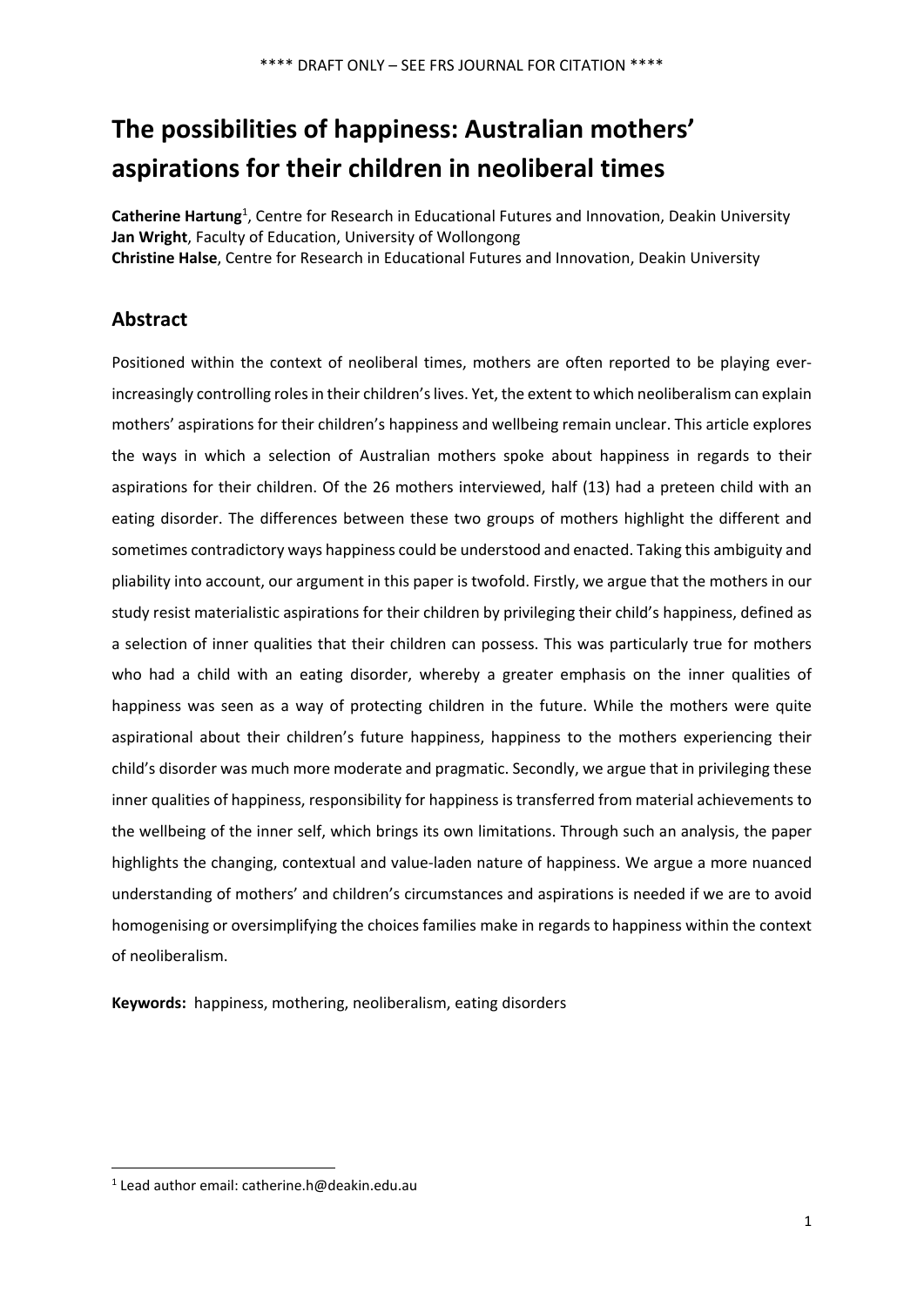## **Introduction**

Mothers' approaches to child‐rearing have become a hot topic for social science researchers and the popular media in the twenty‐first century. A major concern within this literature is that mothers are adopting a 'helicopter' or 'hyper' parenting approach to raising their children, whereby children'stime is increasingly overscheduled with structured activities (see, for example, Levine, 2008; Elkind, 2006; Rosenfeld and Wise, 2001; BIttman and Brown, 2000). This approach to child-rearing is often associated with neoliberalism. The neoliberal project, as Cradock (2007: 162) notes, "is not so much a project to 'responsibilize' citizens for their own conditions, but a project to 'irresponsibilize' institutions created by the collective vision of the welfare state". A neoliberal approach to parenting, therefore, may be viewed as a way for mothers to ensure their children are successful, high‐achieving and self-responsible citizens (e.g., Levine, 2012; Vincent and Ball, 2007; Beck and Beck-Gernsheim, 1995; Cline and Fay, 1990). Beck and Beck‐Gernsheim (1995: 117) describe this "parenting mania" as particularly common among "middle-class women who are well educated city-dwellers, expecting their first child at a fairly advanced age". More recently, the middle‐class mother has been analysed in the studies of Lareau (2011) and Reay (2004). Drawing on ethnographic observations of middle‐ class and working-class families in the US, Lareau describes middle-class parents as seeing their children as projects that could be developed through a range of interventions, including organised activities like sport, intensive language and reasoning development and parental involvement in schooling. Similarly, Reay, drawing on interviews with middle‐class and working‐class mothers in the UK, described middle‐class mothers as willing to defer their children's present happiness in order to ensure their future academic and career success.

While the above literature is significant, it remains unclear the extent to which neoliberalism can explain mothers' aspirations for their children's happiness and wellbeing. Indeed, these views are unlikely to be confirmed in relation to the mothers in our study. Our study involved interviews with 13 mothers with children (5‐13 years) diagnosed with eating disorders and 13 mothers with a similar socio-demographic profile and with similar aged children without diagnosed eating disorders. When we asked about aspirations and hopes for their children, the mothers most often made comments about 'happiness' or 'being happy'. Notions of happiness saturate the popular media and health and psychology literature and are often linked to positive psychology, individualism and the search for 'something more'. Consequently, we were prompted to undertake a closer examination of the relationship between the mothers' comments and the literature. In doing so, we position our discussion within a selection of theoretical work concerned with happiness and the perceived role of mothers and children in relation to happiness, as detailed in the next section.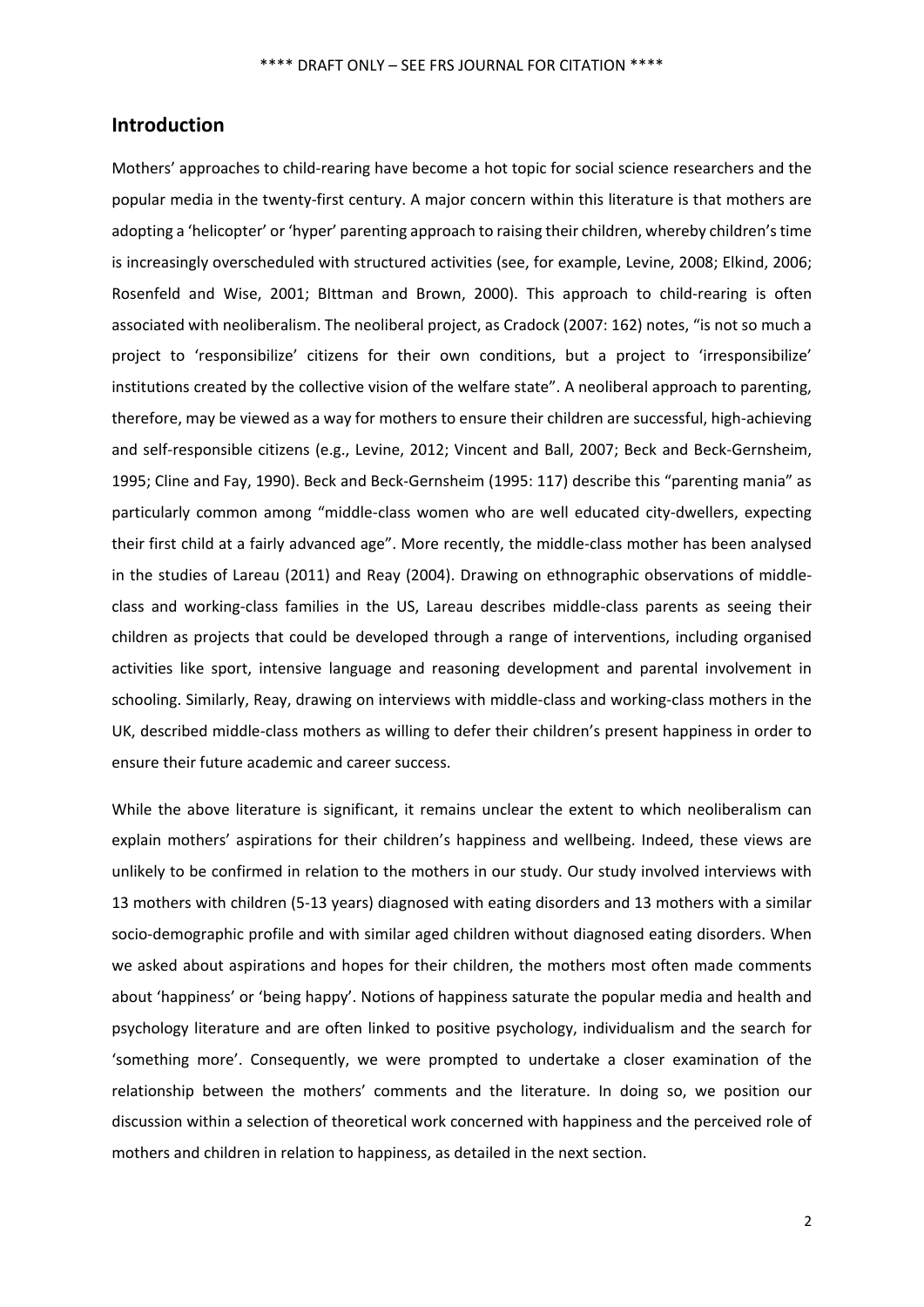## **Happiness and motherhood in neoliberal times**

The increasing interest in ideas about happiness and wellbeing has been described by Ahmed (2010) as the 'happiness turn' and is evidenced by publications across a variety of quite different fields, from psychology, sociology, philosophy and religion, to neuroscience, economics, health and politics<sup>1</sup>. Within the social sciences, happiness tends to be spoken about and researched in two distinct and contrasted ways. For example, in the field of psychology, especially positive psychology, happiness is often understood as not only the optimum state of being but something that we are all in a position to achieve (Seligman, 2003; Ryan and Deci, 2001). Based on this understanding, the ultimate goal for community members, from psychologists to parents, is to equip individuals with particular interpersonal and intrapersonal skills that may help them to free themselves of obstacles preventing their ultimate happiness. These skills include self‐esteem, a positive attitude, optimism, gratefulness, passion, balance, as well as the formation of positive relationships and the ability to give to others.

By contrast, in sociology, happiness is often portrayed more negatively as a discursive tool that has the potential to regulate, govern and produce subjects by setting unrealistic goals that set people up for failure (Bruckner, 2001; Zevnik, 2010; Ahmed, 2010). This is what Bruckner (2001: 16) refers to as 'compulsory happiness' or 'perpetual euphoria':

I understand compulsory happiness as a ideology of the second half of the 20<sup>th</sup> century, which judges everything only according to the pleasure or displeasure it brings to our experience, as a command that we have to be euphoric. Anyone who doesn't subject to it has to be ashamed and forced into a feeling of discomfort.

As sociologists, our interest and concern is with how this view of happiness translates in regards to mothers and child‐rearing. The implications of contemporary understandings of happiness can be found in the work of feminist writers concerned with the oppression and regulation of women and mothers. Indeed, by interrogating the different ways in which happiness is understood by mothers in the Australian context, this article seeks to contribute to the work of a long line of feminist scholars who have explored and challenged the concept of happiness (Friedan, 1965; Johnson and Lloyd, 2004; Shine, 2005; Ahmed, 2010)<sup>2</sup>.

Critique of the instrumental nature of happiness also extends to the happiness of children. Ahmed (2010: 59) argues that happiness creates "scripts" for how to live well which reorientate individual desire, including that of children, toward a common 'good'. The child, according to this "happiness script" has what Ahmed calls a "happiness duty" which may operate as a debt that children 'owe' their parents. Such a duty implies the relationship between parent and child is one of 'investments' and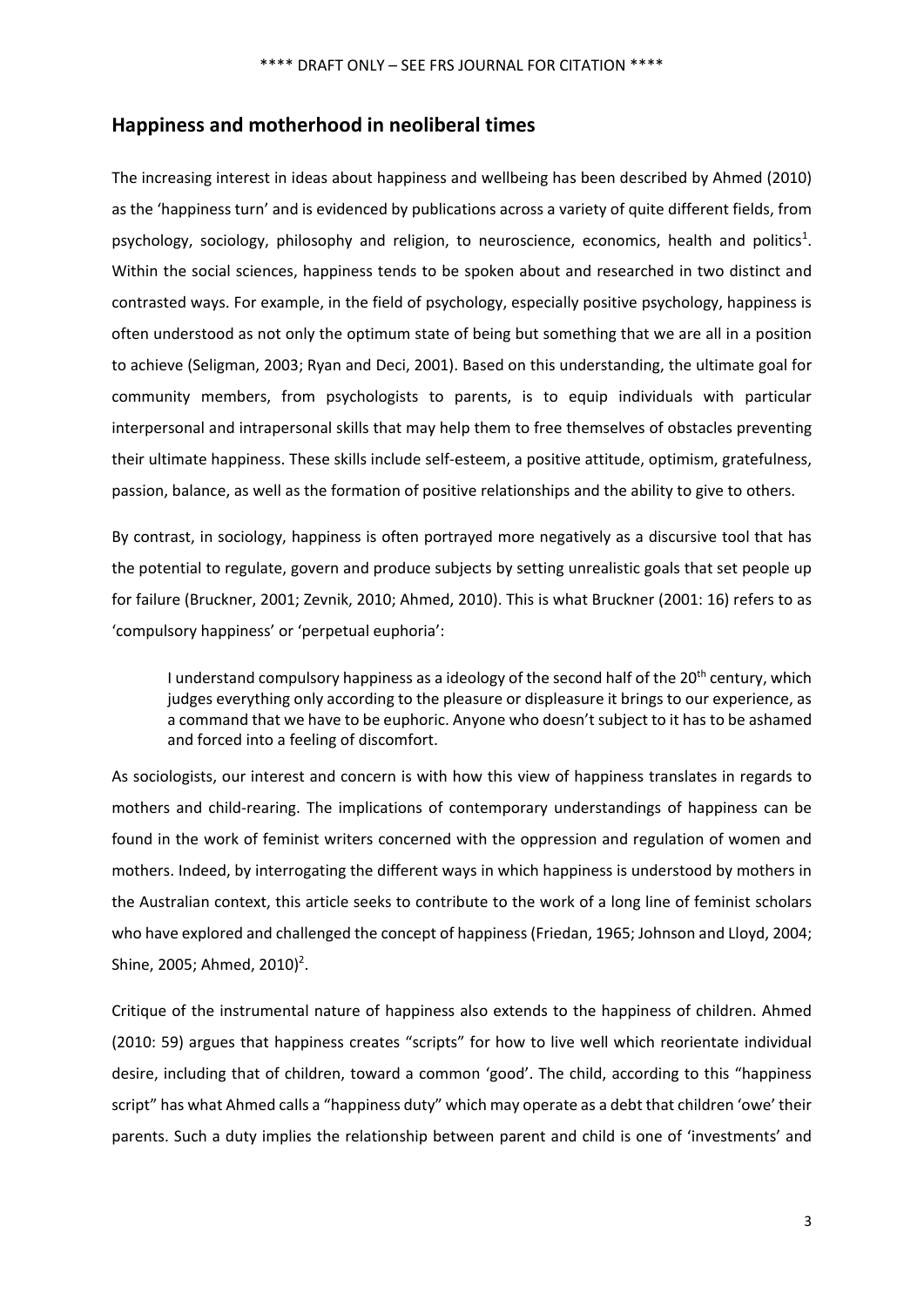'returns', like a transaction based on positive emotional investments. Describing this transactional relationship between parent and child, Ahmed (2010: 59) writes:

the parents defer their hope for happiness to the next generation in order to avoid giving up on the idea of happiness as a response to disappointment (you can keep your belief in happiness while being disappointed as long as you can place your hopes for happiness in another). The obligations of the child to be happy is a repaying of what the child owes, of what is due to the parents given what they have given up.

In other words, happiness is conditional upon the child behaving in a certain way. Consequently, rather than freeing the individual, happiness can operate as a way of *responsibilising* children. Other sociologists and feminist writers have extended these critiques of happiness and modern family life to include issues of race and class (Lareau, 2011; Reay, 2004; hooks, 2000; Rowbotham, 1989), whereby the attainability and effects of happiness work to reinforce particular inequalities between families. These analyses, based on studies of mothers and children in the United Kingdom and North America, illustrate that the concept of happiness is not fixed and universal but varies between socio‐economic and cultural contexts and in turn will also affect classes and races differently. With this in mind, this paper takes as its focus the varying ways in which Australian mothers spoke about happiness in relation to their young children.

## **The study**

This paper draws on empirical qualitative data from interviews conducted in 2012 with 26 Australian mothers of children between the ages of five and thirteen. Based on their suburb of residence, these mothers could be seen to belong to what could be broadly classified as the 'middle‐class'. The geographic location of home address is a proxy for socio‐economic status. We used the most current Socio-Economic Indexes for Areas (SEIFA) (2006) provided by the Australian Bureau of Statistics (ABS)<sup>3</sup>. SEIFA is based on the five-yearly Census of Population and Housing. However, this quantitative measure of socio‐economic status and class has significant limitations and can be misleading. For the mothers in our study, very few perfectly matched the SEIFA ranking for their neighbourhood. For example, some mothers lived in suburbs of disadvantage according to SEIFA, but other indicators (such as their level of education, employment, consumption of technology, extra curricular activities and choice of schools) suggested a higher socio‐economic status. Consequently, for a study such as ours, SEIFA rankings made up only part of the picture. Of the 26 women involved, 17 had at least one university qualification, 20 lived within a 30 minute drive of the Melbourne or Sydney CBD, 17 were over thirty when they had children and 14 had children enrolled at private schools. So while the families may be broadly classified as in the 'middle‐class', there was significant socio‐economic range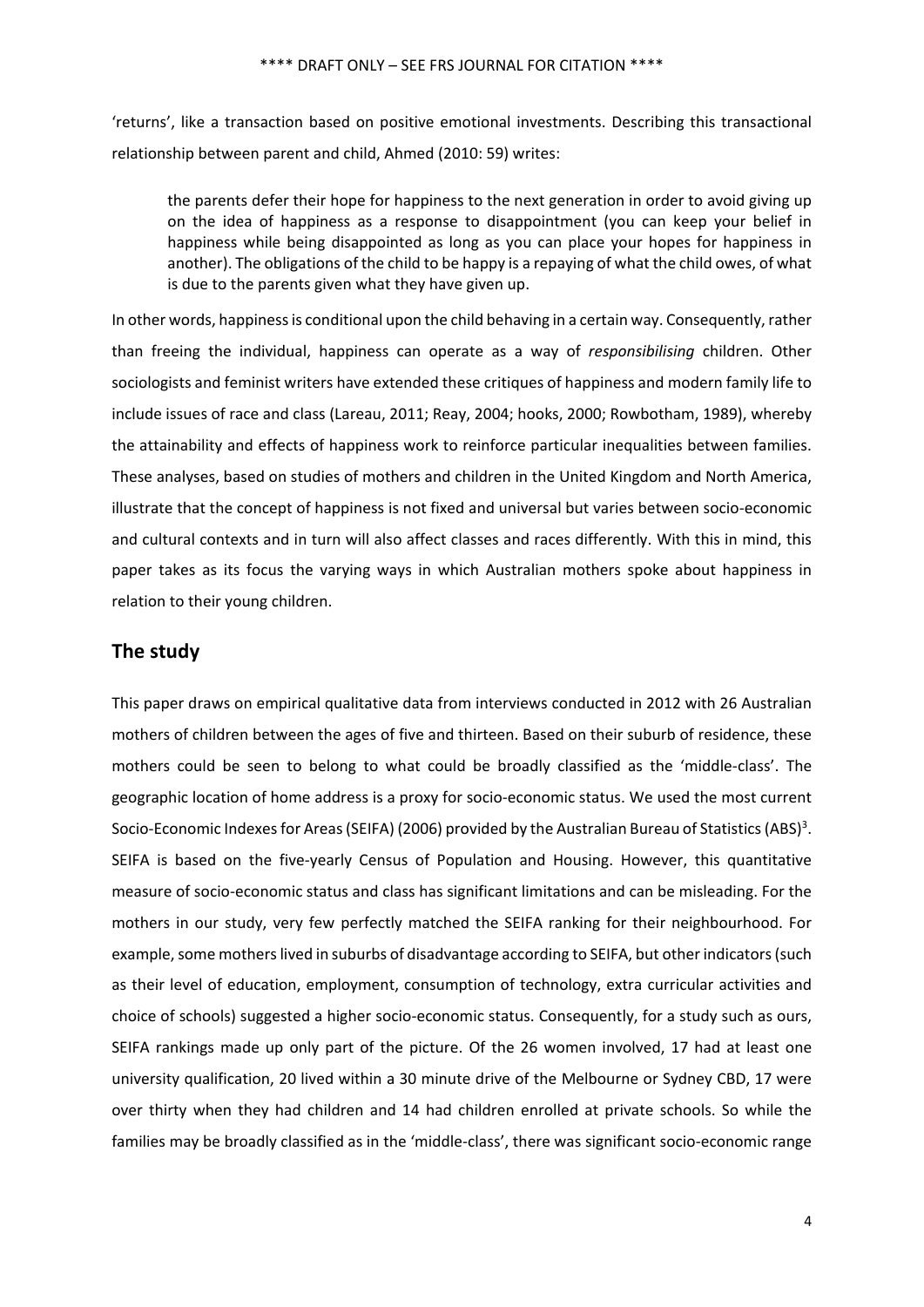within this broad classification. All families had at least one adult in full‐time paid work and none lived in suburbs where intergenerational poverty and welfare was the norm.

Half (13) of the mothers interviewed had a young child who had been diagnosed with an eating disorder or eating problem. We recruited these families through adolescent eating disorder units at two hospitals. All of the participating children had been seeing the doctors as outpatients for several months prior to being interviewed. Most interventions involved family therapy, regular weigh-ins and medication. Many of the mothers had taken significant time off work to dedicate time to their child's 're‐feeding', which was monitored by the hospital.

Acting as a comparison group to these families, the other half of the mothers in our study did not have children with serious eating problems, although roughly a quarter of these mothers spoke about their own therapy to deal with issues related to anxiety and depression. These families were recruited by a variety of means, including advertisements in newsletters, magazines and snowballing. Families were selected based of having at least one child between the ages of 5 and 13. To make discussion of these two groups of mothers easier, we will refer to the mothers with children with eating disorders as 'ED mothers' and the comparison group of mothers as 'non‐ED mothers'. Contact with all mothers was made via phone and email prior to the interview. Each mother was interviewed once during the year 2012 and the interviews lasted anywhere between 45 minutes and 1.5 hours. All interviews were conducted in the mothers' homes, with the exception of two interviews that were conducted at the hospital following a pre-existing appointment with the doctor. The general focus for the interviews was around health and the social influences on mothers' understandings of health and the body including the media, and mothers were asked about a range of topics, from their relationships, priorities and aspirations through to their daily routines, consumption of media and understandings of health. The interviews were conducted as part of an Australian Research Council funded study<sup>4</sup>. Research ethics approval was gained through the two hospitals involved and Deakin University. Interview transcripts were thematically coded using NVivo 10.

While the primary purpose of conducting these interviews was to identify some of the socio-cultural factors influencing preteens with eating disorders as compared to those without an eating disorder, the term happiness came up so frequently in the mothers' interviews that it prompted the authors to take a closer look at what meanings were being attributed to the term.

## **Resisting the neoliberal ideal… or not?**

#### *Happiness as resistance*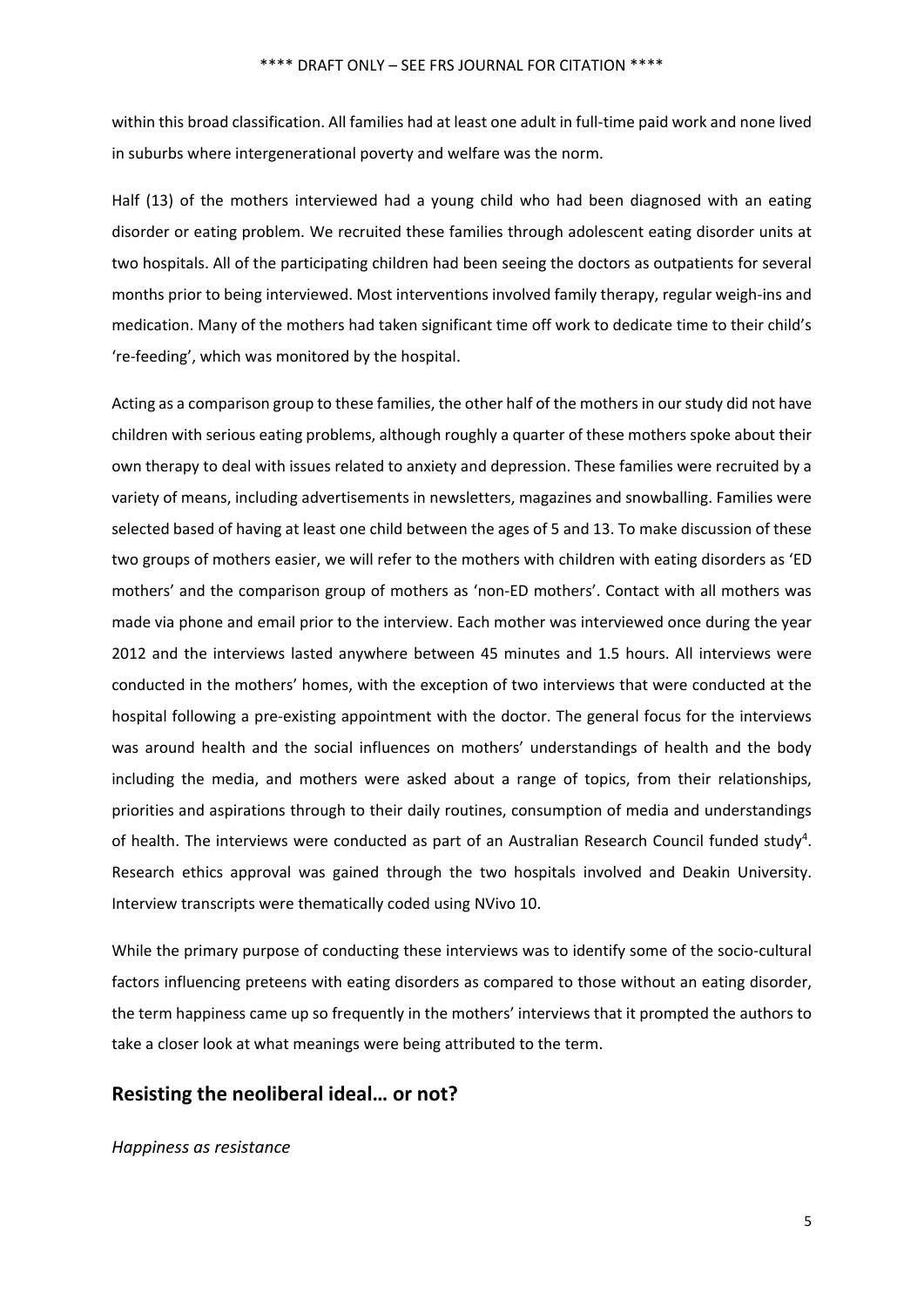Very few of the 26 mothers in this study suggested the characteristics of the neoliberal parent as described by Beck and Beck‐Gernsheim (1995: 117), including the ten mothers in the study who could be classified as "well‐educated city‐dwellers" of an "advanced age". In answering the question, *'*what aspirations do you have for your children?*',* almost all ED and non‐ED mothers expressed a concern with not putting pressure on their children to achieve certain academic, material or professional goals. In fact, many mothers explicitly resisted these goals. They justified their resistance by privileging their children's happiness rather than focusing on future achievements and goals. For example, Olivia, a non‐ED mother of a six year old girl said:

I know the general ideal is that kids finish school and they have really good academic results and then they go to this fantastic university and then they have this great job that pays a lot of money and then they can buy a big house, but that's not  $-1$  don't find that that necessarily makes happiness, or they're not necessarily comfortable with themselves.

As this interview excerpt indicates, Olivia was well aware of the popular expectations parents and society place on children to achieve the neoliberal ideals of material and career success. In contrast, Olivia used happiness as a linguistic tool and goal to justify why she considered these popular expectations less than ideal. Here happiness is associated with her children feeling comfortable with *themselves*, and constituted in opposition to material factors external to their identity, such as academic results and career.

Among the ED mothers' interviews there was also evidence of some resistance to neoliberal aspirations, which often seemed to have been prompted by the diagnosis. However, this resistance tended to be more implicit than the non‐ED mothers. ED mothers communicated a desire to protect their children from future disappointments by scaling back on their children's aspirations, having seen them already experience psychologically and physically debilitating health problems. This was demonstrated in the interview with Annabel, a mother of three daughters. April was her middle daughter and had developed an eating disorder at the age of 11. Reflecting on April's experience of her eating disorder Annabel was adamant she no longer wanted academically or intellectually successful children instead preferring that they be "average" and "happy":

It's funny, before she got sick, you wanted to have clever kids, you wanted to have intelligent kids, bright kids. Whereas now, give me three average kids that are happy any day of the week over three clever kids.

Where non‐ED mothers might have been inclined to talk about happiness in their children's future in terms of ambitious aspirations and achievements, Annabel defined happiness in terms of achieving a sense of normality and contentment. In defining what the average, happy child might look like, Annabel said: "a happy child is just one that's content, I think, in themselves; they're content with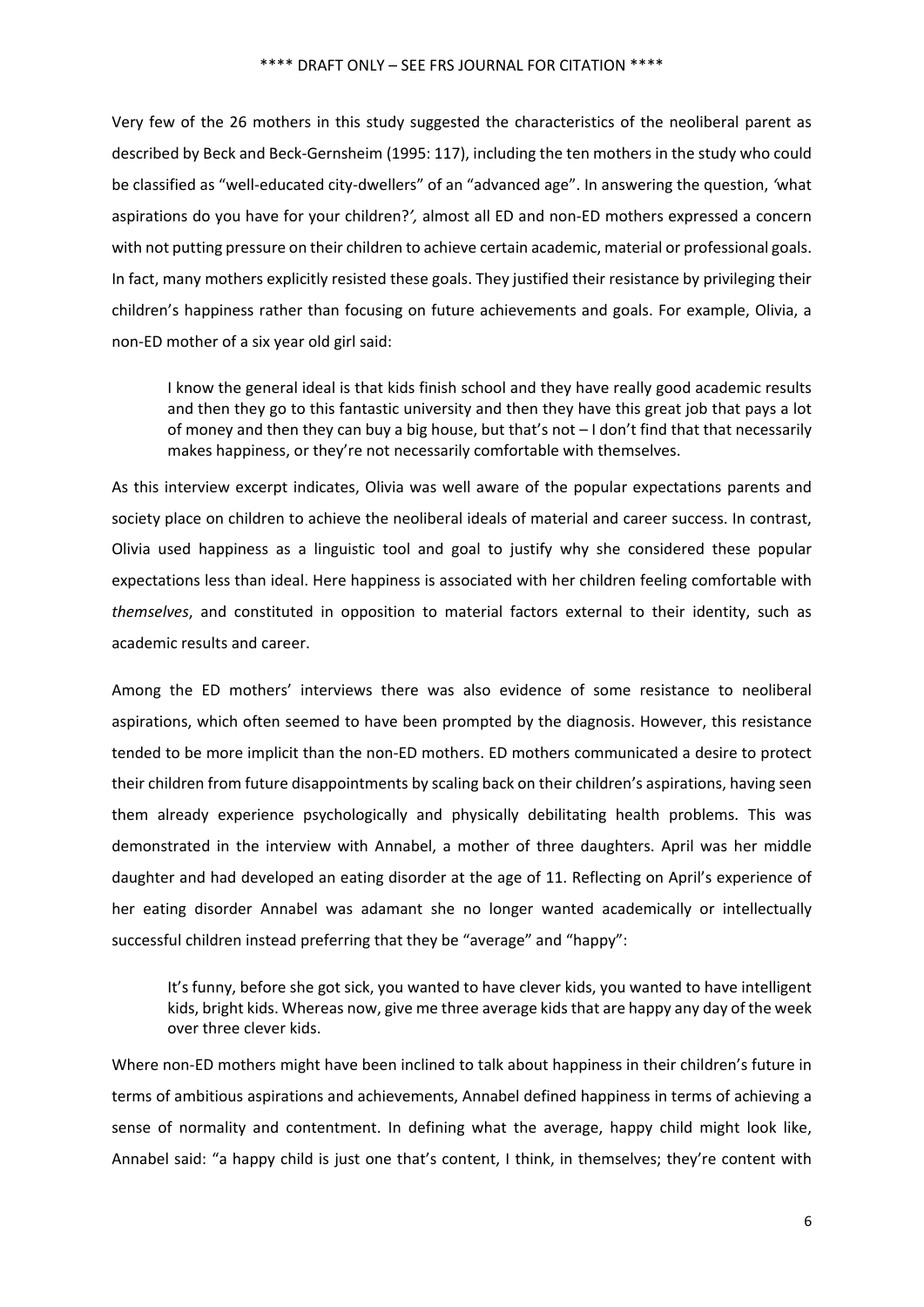what they can achieve." Implicit in this statement is Annabel's desire that her daughter reduce her expectations for the future in order to escape further struggle or disappointment. This was explicit in an exchange between mother and daughter when Annabel responded to her daughter's expressed desire to be a vet by suggesting that it was 'okay' to just be a veterinary nurse.

#### *Happiness as a neoliberal ideal: an end in itself*

Much of the mothers' talk of children's happiness echoes a push from psychology to promote happiness and wellbeing as important psychological dimensions of a child's development. For example, in an article in 'Psychology Today', Taylor (2009: 1) arguesthat happiness "is one of the most neglected family values in twenty-first-century America" and that "few parents grasp the essential meaning of happiness for their children and fewer still understand how they can help their children to find it". Such an argument is underpinned by two assumptions: first, that people need to develop particular "skills" and "values" in order to be happy; and second, that parents are responsible for developing these skills and values in their children. These assumptions are problematic because they work to *essentialise* children and play down the role of context in shaping children, while also *responsibilising* parents to operate within predetermined ways conducive with what is deemed desirable and productive. If we take Cradock's definition of the neoliberal project as a way of responsibilising citizens by irresponsibilising institutions, such a happiness agenda may be more likely to reproduce the neoliberal project rather than resist it.

In describing their aspirations for happiness, the mothers represented children as capable of separating themselves from the world, namely through resisting, disregarding or disengaging from the pressures of the everyday, including pressures to achieve success through studies, careers and relationships. The insinuation, particularly among the non‐ED mothers, was that happiness was hard to find by engaging in the world but that freedom from the rest of the world and its pressures would enable happiness.

Rather than focusing on their child's academic achievement and *material* successes, such as awards and sporting accomplishments, both ED and non‐ED mothers spoke about their children's happiness as a *personal* quality and state of being of their child based on their , relationships with others and their sense of self. Among the non-ED mothers, these qualities tended to primarily relate to wanting the child to find happiness *within* themselves. For some these were derived in part from their 'good' relationships with others, for other mothers it was very much about self‐reliance and self‐confidence. For example, in response to the question of whether she had any aspirations for her daughter, Belinda, a mother of a 5 year old girl, responded, "Not overly, I guess just that she is living in a way that, that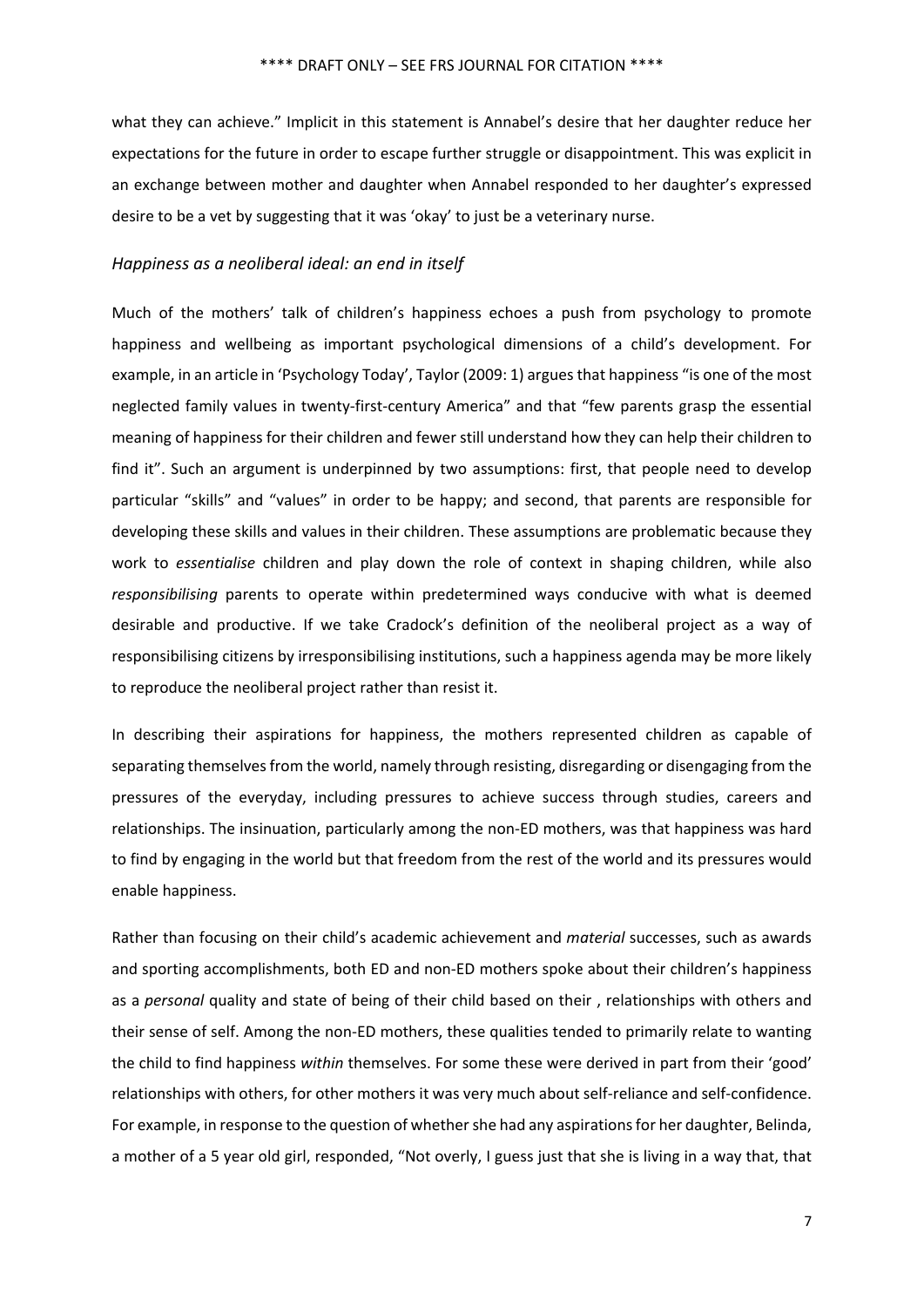she's happy within herself, that she's treating other people with respect." Instead of expecting her daughter to achieve particular material aspirations in life, Belinda was concerned about her daughter's religious faith and sense of self, stating, "for me faith is important so I would hope that she has a faith, but I don't have a particular thing that she should be doing or should be looking like or being". For Kelly, a mother of two young daughters, this concern with fostering particular inner qualities in her children was more about finding contentment separate from external relationships:

I think you've got to find happiness in yourself and I'm trying to give the girls those skills. … We do spend a lot of time talking about not relying on others for your sense of happiness and contentment, that you do have to be self‐contained.

For Kelly such inner happiness is achieved through the attainment of particular skills for succeeding emotionally, rather than by succeeding academically. This quote suggests that happiness is an achievement in and of itself—an inner quality to aspire to. Natalie also talked about her daughter's happiness as her primary goal as a mother. At the time of interview, Natalie was home-schooling her daughter and keeping her on a vegan diet. When asked what she meant by her daughter being happy she said she hoped for her "to like herself, for her to be pleased with her decisions that she makes" and for her to "not be inhibited".

The idea that happiness could be 'developed' was most explicit in Elaine's talk about her children's futures. Elaine had moved her family to Australia from Colombia several years earlier for reasons primarily related to her children'ssafety. While she said that happiness "could mean anything" aslong as her children felt happy in the future, "happy about themselves and comfortable by themselves", she talked about her responsibility as a parent in developing her children's minds so that they would find happiness in the future. In order to do this she drew explicitly on the work of positive psychologists, sourced online and through attending seminars.

We have a big responsibility in the future. If our kids will be happy or not happy, will be for us, and I don't mean because sometimes you can pass [on] a lot of money, but I'm not talking about the money, I'm talking about [how] do you develop the kid's mind?

In dismissing material aspirations in favour of a happiness derived from inner qualities, Elaine was primarily concerned with shaping the minds of her children and believed this would then enable them to find happiness in the future. Further, she saw herself and her husband as responsible for ensuring that her children attained the necessary inner qualities. In order to ensure that her children acquired these psychological techniques, she would ask her daughter to read aloud from a book of positive affirmations each morning on the drive to school.

A focus on inner qualities also featured frequently among the ED mothers' aspirations for their children's happiness. However, given their unique and difficult experiencesin dealing with a child with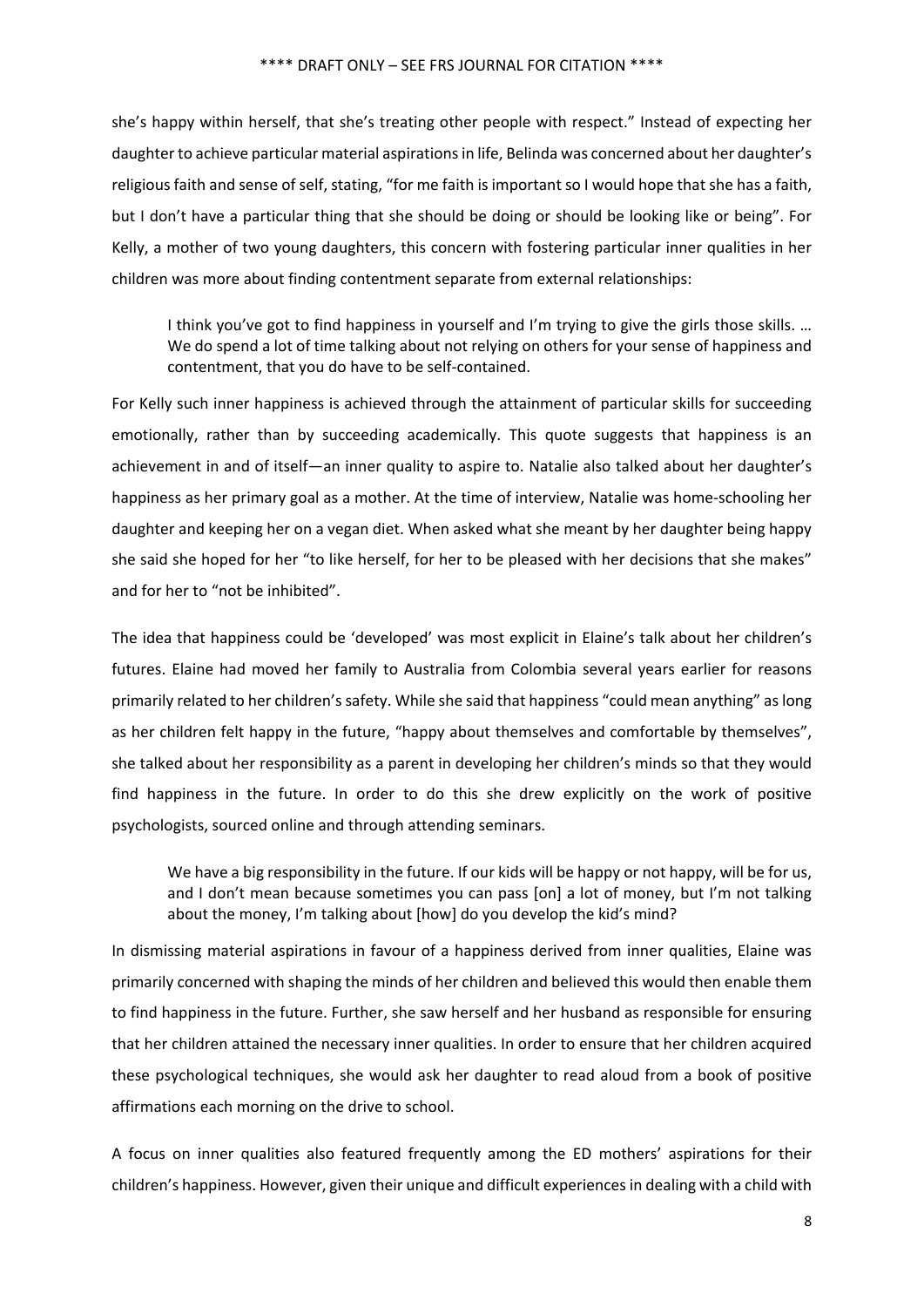an eating disorder, many of the mothers' descriptions were more concerned with how these inner qualities might protect their children in the future. Their child's diagnosis and consequent counselling prompted many of the mothers to reflect on and re‐evaluate their approaches to mothering. Among the ED mothers, the emphasis was often on raising *content*, *confident, self‐fulfilled* and *stress‐free* children who had the emotional capacity to cope with future adversity.

## **Nostalgia and moderate aspirations**

For many ED mothers, happiness was not just a hope for their child's future but something talked about with a great deal of nostalgia. The happiness of the past was contrasted with their children's unhappy present and uncertain future. For example, Mariela, whose daughter Maddy had developed an eating disorder a couple of years prior to the interview, reminisced about her child's past enjoyment of dance, "Maddy loved gymnastics, she found a great group of friends she was fond of, all sorts of girls, very  $-$  she was happy, really happy". Eileen, whose daughter started exhibiting disordered eating in late primary school, looks back to a time when:

Oh the kids were so much happier, so much easier to do things, they wanted to do things, they wanted to be out and doing activities, they were just totally different kids, yeah, totally different. There wasn't pressure on us all the time.

The experience of diagnosis prompted many ED mothers to re-evaluate their aspirations for their children as well as their past. For example, describing a time in the past when her daughter seemed happy, Annabel said:

I always thought April was confident until she got sick; she used to be the one that was the most bubbly and outgoing and just full of life. But then when she got—now I just think that was an act– not an act, it was a cover for her insecurities.

ED mothers often expressed uncertainty about the future in contrast with their nostalgic certainty regarding the past. For example, Eileen stated, "I just want them to do something that they're happy with, I want them to be happy." Eileen's use of the word 'just', as a 'modality' (Wright, 1997), provides the grammatical means to express uncertainty and moderation. It can help to 'soften' what is being said and function metaphorically to circumvent being definite, it signals a wistful hope rather than precise idea of the future. Heather, for example, whose 12 year old daughter had developed an eating disorder at the age of 11, said:

I want her to be healthy and *just* not have any worries and *just* be a confident and happy girl, like don't worry about anything. You're a child, experience things, get out there and smell the flowers, get out there and breathe the fresh air. Those are the things that count.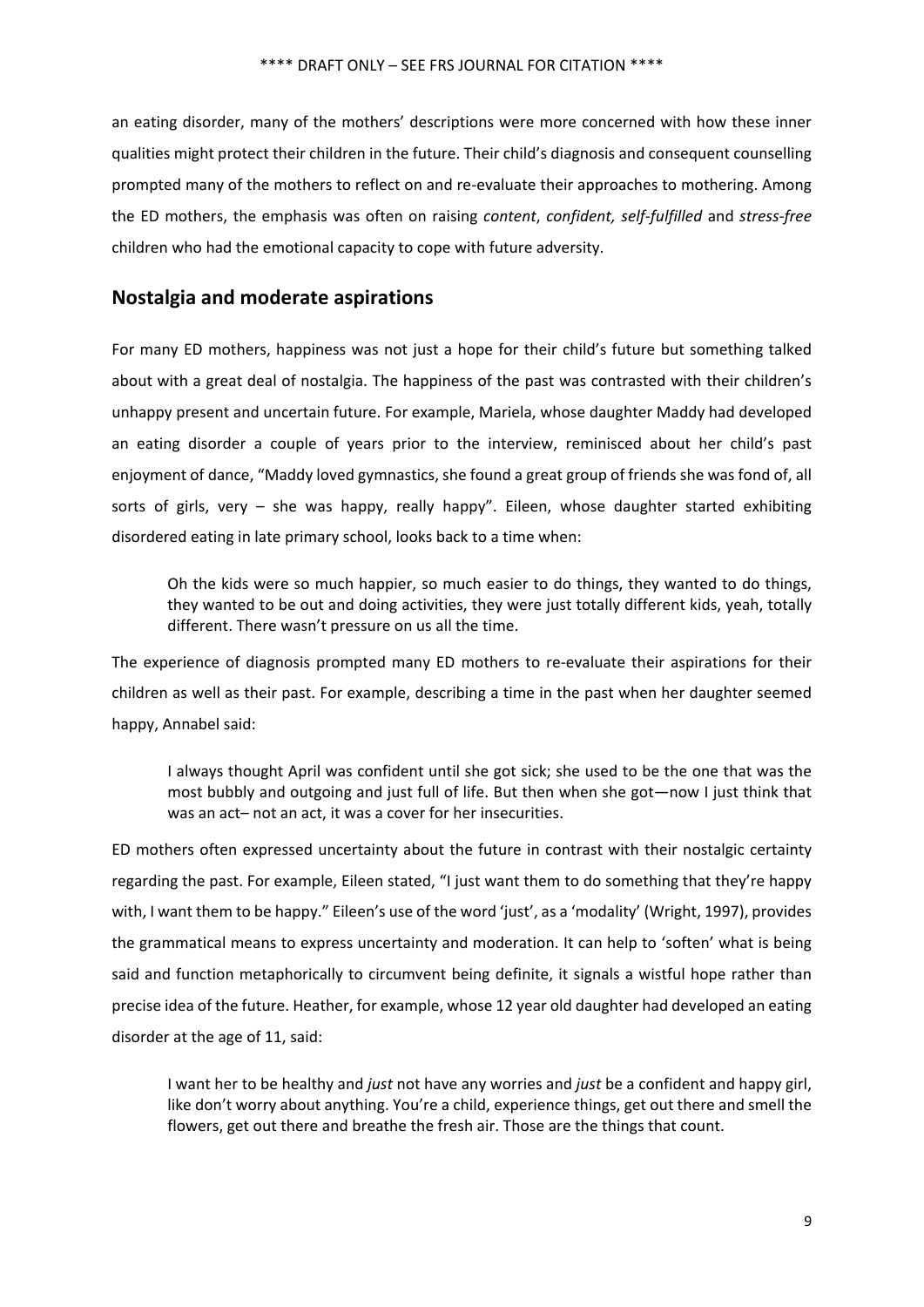In expressing this happiness ideal, Heather drew on a particular image of the child, one in which a child's main purpose is to explore rather than achieve and to live in the here and now, particularly in regards to the natural world. The popular notion of "smelling the flowers" is a metaphor for slowing down and paying attention to the things around you. For other ED mothers, ensuring their children live in the here and now meant modifying their aspirations by being very pragmatic about what was possible. For Ilona, a mother with two sons, one of whom had displayed disordered eating from a very young age, living in the 'here and now' meant looking to specific therapeutic techniques.

Ilona had experienced her fair share of these inevitable "ups and downs" as a result of her son's eating disorder. Hence, she was primarily concerned with teaching her children the sort of techniques that she believed would ensure they stayed safe and protect them in the future. In this particular case, Ilona drew on her reading about and knowledge of cognitive behavioural therapy (CBT). This approach to dealing with the problem of her child's eating disorder was based on a very different understanding of happiness, one that recognised that happiness is temporary. Having gone through very difficult experiences with their child, happiness took on a temporal element for these mothers. For example, in describing her son's current challenges Ilona said:

So all the things that I want to do now, like with CBT and stuff, is give him those techniques so that he can handle those ups and downs, and that's why I say like, they can't be happy all the time, they've got to know life changes and change is hard, but you can get through it. Because my worry is he's going to be suicidal and kill himself.

As this quote suggests, the challenges of her son's diagnosis left Ilona with a significant and understandable fear for the future, one which was a lot more pragmatic and critical of the possibilities of happiness. Noting that happiness is not possible "all the time", the happiness Ilona describes here is relational, uncontrollable and temporal. While Ilona's experience and reflections are perhaps an extreme case, and many ED mothers described feeling quite hopeful about their child's future, their understandings of what happiness could provide for their children were nonetheless strongly influenced by their experiences of their child's eating disorder. Where happiness for non‐ED mothers was aspirational, a quality that they expect for their children, ED mothers had to think about their children's emotions and expectations in very concrete and pragmatic ways.

## **Discussion**

We began this article by introducing some key theoretical perspectives on happiness and contemporary motherhood within the context of neoliberalism. Given what our analysis has indicated regarding the nuances of Australian mothers' aspirations for their children's happiness, especially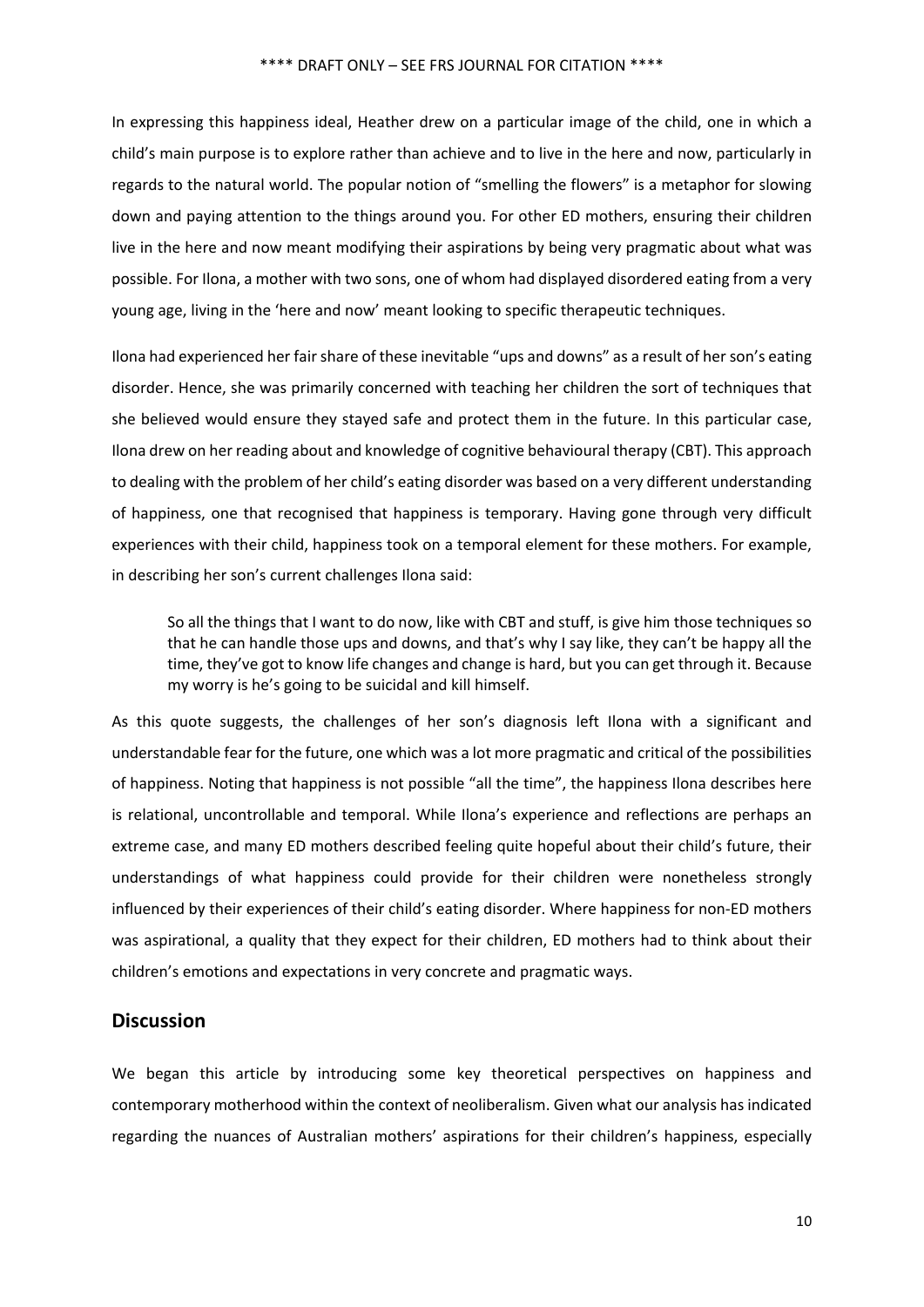those dealing with a child with an eating disorder, it is worth returning to thisliterature now to explore the extent to which these perspectives reflect or do not reflect the theoretical perspectives.

Taken together, the overall picture of mothers described by the literature in the introduction is a fairly homogeneous and negative one. Beck and Beck‐Gernsheim (1995), among others, describe a parenting 'mania' where middle‐class mothers, operating in line with the neoliberal project, are increasingly over-involved in every aspect of their children's everyday lives. This contention is reflected in other qualitative studies from the last ten years (e.g., Lareau, 2011; Reay, 2004; Bittman and Brown, 2000).

Very few of the mothers in our study conformed with the neoliberal image painted by the above literature. When it came to identifying their aspirations for their children, these mothers were not so much concerned about their children's academic or material achievements as they were their wellbeing and/or happiness. Resisting the neoliberal ideal and emphasising their children's happiness was both explicit and implicit in the interviews. The mothers' particular circumstances played a significant role in their resisting this ideal. We found that the mothers of children with eating disorders tended to reprioritise and moderate their aspirations for their children post-diagnosis. However, to leave the analysis there would be to oversimplify the effects of what the mothers were saying. As well as resisting neoliberal ideals, the mothers' uptake of notions of happiness could also be seen to be reproducing neoliberal ideals in other ways.

Understanding this paradox of resistance and reproduction was framed by a selection of literature on happiness. Much of this literature, particularly within the field of psychology, is concerned with discovering that the 'secret' to achieving happiness has become the obsession of many fields. Sociological and feminist literature highlights the instrumental nature of happiness and how the term may be used to reorientate individual desire toward neoliberal goals. More specifically, happiness is conditional upon the individual behaving in a socially responsible way. In relation to mothers, some feminist writers have highlighted how happiness may work to regulate and oppress mothers by presenting an unfair and ultimately unachievable ideal of what it means to be a 'happy mother'. A similar critique is shown in relation to children, where happiness may work to responsibilise children by operating as a 'debt' which children 'owe' their parents (Ahmed, 2010).

The mothers in this study defined happiness as something largely related to inner qualities that their child may possess, such as contentment and self‐direction. Similarly the ED mothers, in light of their recent and very difficult experiences, offered a different view . They viewed happiness as potentially offering protection but as something that was not possible all the time. While the non‐ED mothers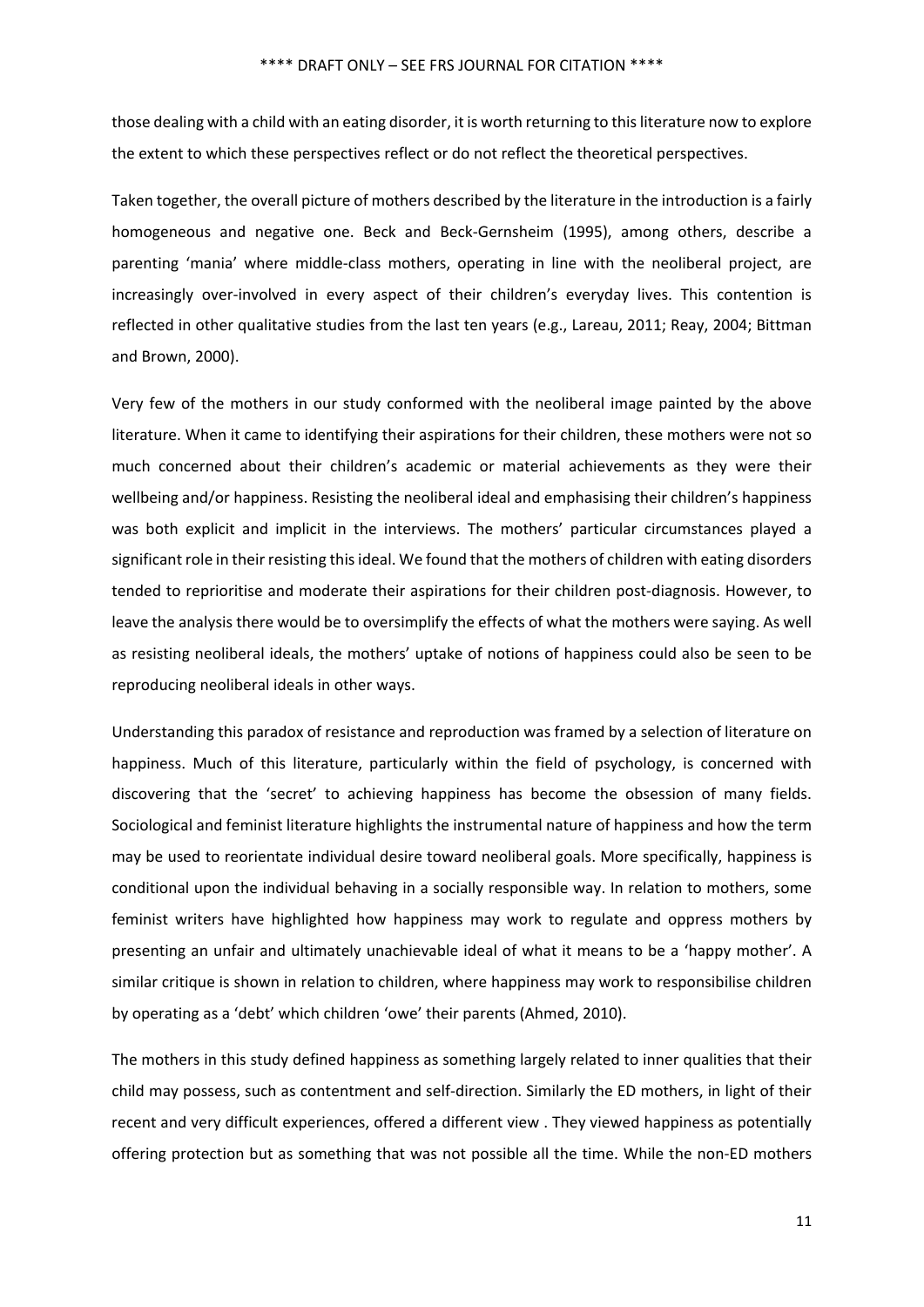were had aspirations for their children's future happiness, happiness to the ED mothers was more moderate and pragmatic based on their awareness of the limitations their child had faced as a result of the illness. This suggests a much more complex view of happiness than has been described in the happiness literature.

In analysing the ways in which mothers talk about their children's happiness, our argument in this study has been twofold. First, that rather than reflecting the hyper controlling parents described by Beck and others, the Australian mothers in our study explicitly resist materialistic aspirations for their children by privileging understandings of happiness as a selection of inner qualities that their children can possess. Second, in privileging these inner qualities of happiness, responsibility istransferred from material aspirations to qualities of the inner self that brings with it its own limitations.

## **Conclusion**

The literature on mothers and happiness does not do justice to the unique situations of the Australian mothers in our study, especially the mothers who had a child with an eating disorder. For these mothers, happiness was not a fixed and value‐free notion, but operated as a way for mothers to resist neoliberal ideas of child‐rearing as well as operating as an 'achievement' in itself. Notions of happiness were complicated even further for those mothers who were dealing with a child with an eating disorder who were consequently likely to take a more pragmatic view of their child's future. Such a finding suggests the need for a more nuanced reconceptualisation of both mothers and the possibilities of happiness if we are to account for such differences. Notions of the neoliberal parent in the twenty‐first century need revision in order to avoid homogenising mothers and to reflect the nuanced ways in which they resist and appropriate particular discourses when it comes to their children.

### **Notes:**

<sup>2</sup> Other relevant feminist writing includes the work of de Beauvoir (1949), Colebrook (2003, 2008) and Helsloot (2004).

 $1$  For connections between happiness and psychology see Argyle (1987), Csikszentmihalyi (1992), Myers and Diener (1995); Hallowell (2002) and Seligman (2003); for connections between happiness and science see Layard (2005); for connections between happiness and economics see Frey and Stutzer (2002).

<sup>3</sup> Australian Bureau of Statistics Socio‐economic Indexes for Areas (SEIFA) 2006.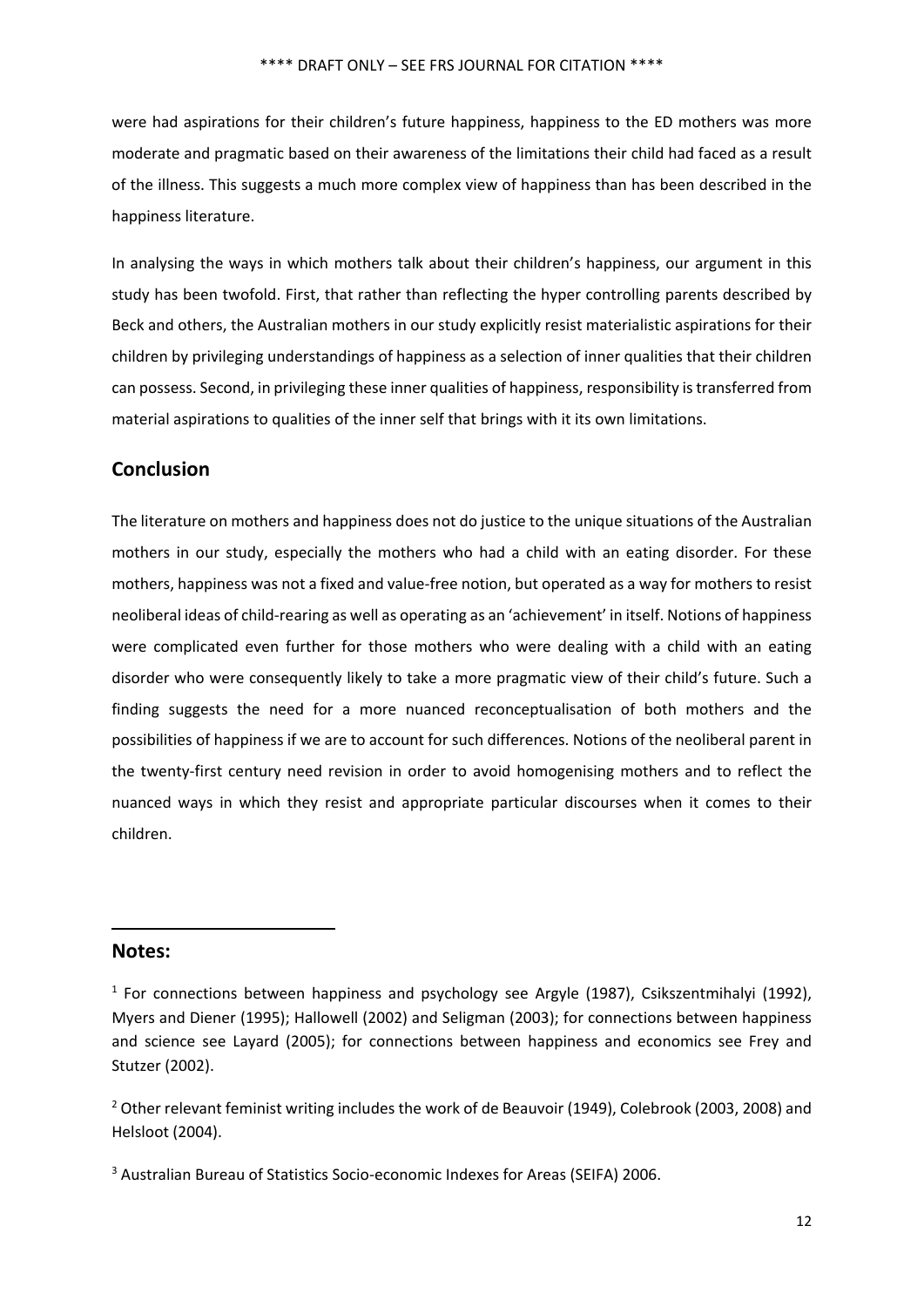<sup>4</sup> Halse, C. and Wright, J. 'A socio-cultural analysis of eating disorders among pre-teen boys and girls' (2011‐2013).

<u> Andreas Andreas Andreas Andreas Andreas Andreas Andreas Andreas Andreas Andreas Andreas Andreas Andreas Andr</u>

## **Acknowledgements:**

The authors wish to acknowledge the invaluable contribution of the 26 mothers who agreed to be interviewed as part of this study.

## **List of references:**

Ahmed, S. (2010) *The promise of happiness,* Durham: Duke University Press.

Allatt, P. (1993) 'Becoming privileged: The role of family processes', in I. Bates and G. Riseborough (eds) *Youth and Inequality,* Buckingham: Open University Press.

Argyle, M. (1987) *The psychology of happiness*, Methuen: London.

Beck, U. and Beck‐Gernsheim, E. (1995) *The normal chaos of love*, Polity Press: Cambridge.

Bourdieu, P. (1986) 'The forms of capital', in J. G. Richardson (ed) *Handbook of Theory and Research for the Sociology of Education,* New York: Greenwood Press.

Bruckner, P. (2001) *L'Euphorie perpetuelle: Essai sur le devoir de Bonheur*, B. Grasset: Paris.

Cline, F. W. and Fay, J. (1990) *Parenting with love and logic: Teaching children responsibility*, Pinon Press: Colorado Springs.

Colebrook, C. (2008) 'Narrative happiness and the meaning of life', *New Formations,* 63: 82‐102.

Colebrook, C. (2003) Happiness, theoria and everyday life', *Symploke,* 11 (1‐2): 132‐151.

Cradock, G. (2007) 'The responsibility dance: Creating neoliberal children', *Childhood,* 14 (20): 153‐ 172.

Csikszentmihalyi, M. (1992) *Flow: The psychology of happiness*, Rider: London.

Beauvoir, S. de. [1949] (1997) *The second sex*, trans. H. M. Parshley, Vintage: London.

Frey, B. S. and Stutzer, A. (2002) *Happiness and economics: How the economy and institutions affect human well‐being*, Princeton University Press: Princeton, N.J.

Friedan, B. (1965) *The feminine mystique*, Penguin: Harmondsworth.

Hallowell, E. (2002) *The childhood roots of adult happiness: Five steps to help kids create and sustain lifelong joy,* Ballantine Books: New York.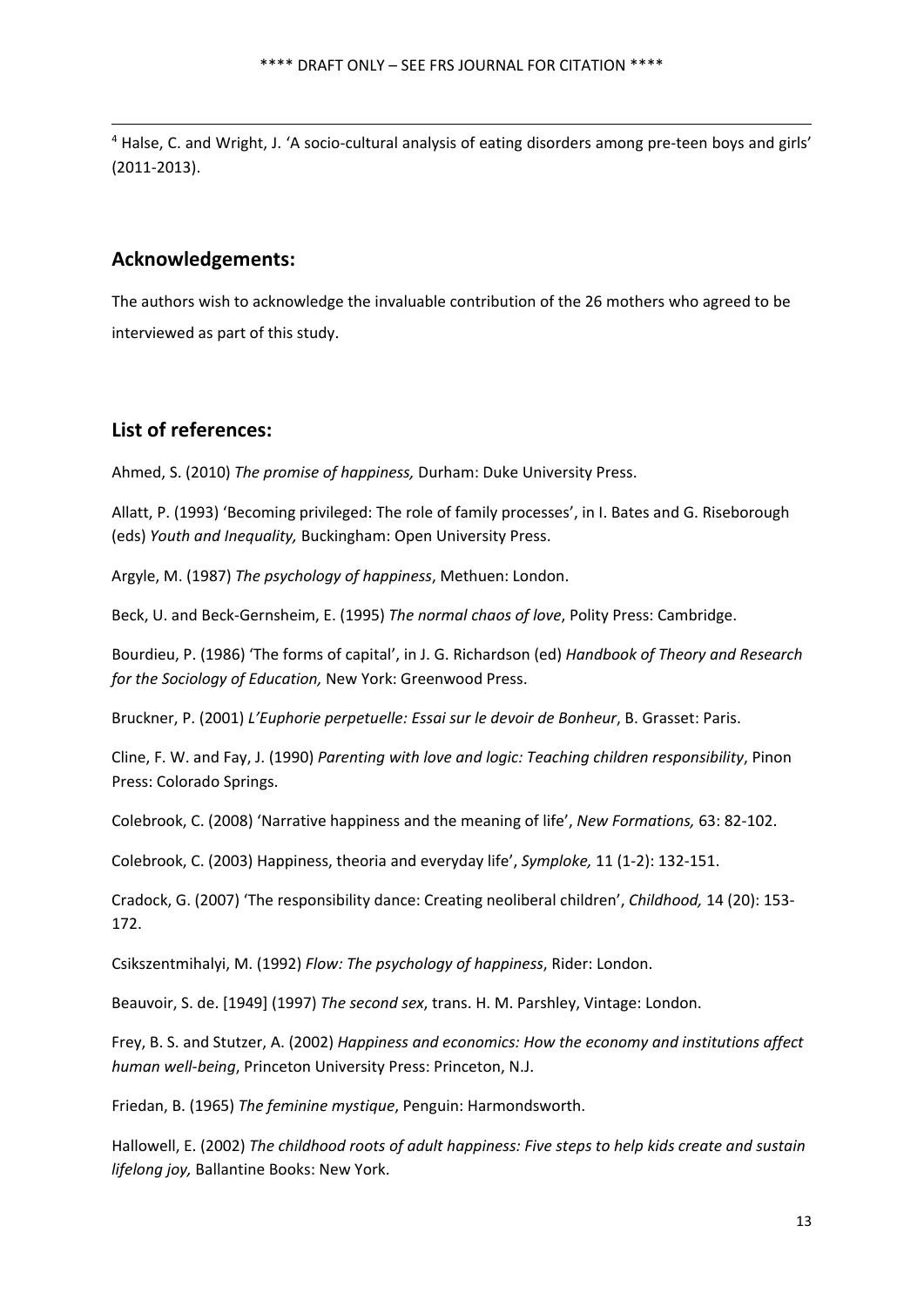Helsloot. N. (2004) 'Who are the happy few? Judith Butler's constructive desire', in L. Derksen and M. Willemsen (eds) *Wat maakt gelukkig, Hedendaagse filosofische visies,* Atlas: Amsterdam/Antwerp.

hooks, b. (2000) *Feminist theory: From margin to centre*, Pluto Press: London.

Illouz, E. (1997) 'Who will care for the caretakers daughter?: Towards a sociology of happiness in the era of reflexive modernity', *Theory, Culture and Society*, 14 (4): 31‐66.

Johnson, L. and Lloyd, J. (2004) *Sentenced to everyday life: Feminism and the housewife,* Berg: Oxford.

Jordan, B., Redley, M. and S. James (1994) *Putting the family first: identities, decisions, citizenship*, UCL Press: London.

Lareau, A. (2011) *Unequal childhoods: Class, race, and family life,* University of California Press: Berkeley.

Layard, R. (2005) *Happiness: Lessons from a new science*, Allen Lane: London.

Levine, M. (2012) *Teach your children well: Parenting for authentic success*, HarperCollins: New York.

Myers, E. G. and Diener, E. (1995) 'Who is happy?', *Psychological Science*, 6: 10‐19.

Nowotny, H. (1981) 'Women in public life in Austria', in C. Fuchs Epstein and R. Laub Coser (eds) *Access to power: Cross‐national studies of women and elites*, George Allen & Unwin: London.

Reay, D. (2004) 'Gendering Bourdieu's concepts of capitals? Emotional capital, women and social class', *The Sociological Review,* Special Issue: Sociological Review Monograph Series: Feminism after Bourdieu, 52: 57‐74.

Rowbotham, S. (1989) *The past is before us: Feminism in action since the 1960s*, Penguin books: London.

Ryan, R. M. and Deci, E. L. (2001) On happiness and human potentials: a review of research on hedonic and eudaimonic well‐being, *Annual Review of Psychology*, 52: 141‐166.

Seligman, M. (2003) *Authentic happiness: Using the new positive psychology to realize your potential for lasting fulfilment*, Nicholas Brealey: London.

Shine, D. (2005) *Happy housewives*, HarperCollins: New York.

Taylor, J. (2009) Parenting: raising happy children. *Psychology Today*, http://www.psychologytoday.com/blog/the‐power‐prime/200910/parenting‐raising‐happy‐children

Vincent, C. and Ball, S. J. (2007) ''Making up' the middle‐class child: Families, activities and class dispositions', *Sociology*, 41 (6): 1061‐1077.

Wright, J. (1997) The construction of gendered contexts in single sex and co-educational physical education lessons, *Sport, Education and Society*, 2 (1): 55‐72.